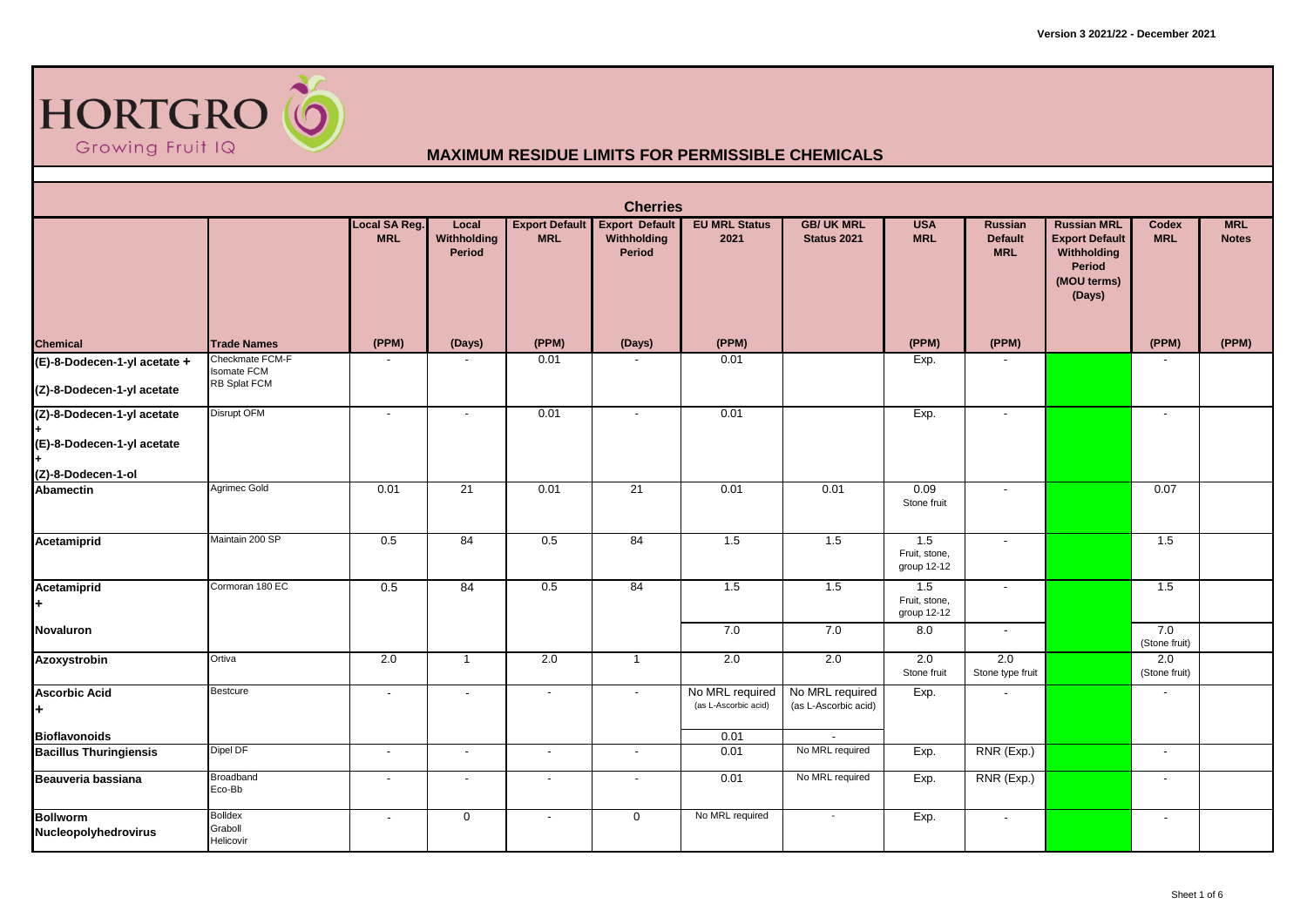

|                                                                                   | <b>Cherries</b>                             |                                    |                                |                                     |                                                |                                                                                                            |                                                                                                           |                                                                        |                                                |                                                                                               |                                                                    |                            |  |  |
|-----------------------------------------------------------------------------------|---------------------------------------------|------------------------------------|--------------------------------|-------------------------------------|------------------------------------------------|------------------------------------------------------------------------------------------------------------|-----------------------------------------------------------------------------------------------------------|------------------------------------------------------------------------|------------------------------------------------|-----------------------------------------------------------------------------------------------|--------------------------------------------------------------------|----------------------------|--|--|
|                                                                                   |                                             | <b>Local SA Reg.</b><br><b>MRL</b> | Local<br>Withholding<br>Period | <b>Export Default</b><br><b>MRL</b> | <b>Export Default</b><br>Withholding<br>Period | <b>EU MRL Status</b><br>2021                                                                               | <b>GB/ UK MRL</b><br><b>Status 2021</b>                                                                   | <b>USA</b><br><b>MRL</b>                                               | <b>Russian</b><br><b>Default</b><br><b>MRL</b> | <b>Russian MRL</b><br><b>Export Default</b><br>Withholding<br>Period<br>(MOU terms)<br>(Days) | Codex<br><b>MRL</b>                                                | <b>MRL</b><br><b>Notes</b> |  |  |
| <b>Chemical</b>                                                                   | <b>Trade Names</b>                          | (PPM)                              | (Days)                         | (PPM)                               | (Days)                                         | (PPM)                                                                                                      |                                                                                                           | (PPM)                                                                  | (PPM)                                          |                                                                                               | (PPM)                                                              | (PPM)                      |  |  |
| <b>Botanical extracts</b><br>(Natural pyrethrin; Garlic extract;<br>Canola oil)   | Kannar KangroShield 100<br>Kannar Pygar 932 | 0.05                               | 2<br>$\overline{1}$            | 0.01                                | $\overline{2}$<br>$\mathbf{1}$                 | Pyrethrin 1.0<br>Garlic extract - [No<br>MRL required (Annex<br>$IV)$ ]<br>Canola oil - No MRL<br>required | Pyrethrin 1.0<br>Garlic extract -<br>MRL required<br>Canola oil -                                         | Applied to<br>growing crops<br>Exp./<br>Postharvest<br>1.0             |                                                |                                                                                               |                                                                    |                            |  |  |
| Botanical extracts/ plant acids<br>(Citric acids; Lactic acids; Ascorbic<br>acid) | Kanguard 940                                | Exp.                               | $\mathbf 0$                    | 0.01                                | $\mathbf 0$                                    | Plant acids - 0.01<br>Citric acids - 0.01<br>Lactic acids - 0.01<br>Asorbic acid - No MRL<br>required      | Plant acids -<br>Citric acids -<br>Lactic acids - No MRL<br>required<br>Asorbic acid - No MRL<br>required | Plant acids -<br>Citric acids -<br>Lactic acids Exp.<br>Asorbic acid - | $\overline{\phantom{a}}$                       |                                                                                               | $\overline{\phantom{a}}$                                           |                            |  |  |
| <b>Botanical extracts</b><br>(Natural pyrethrin)                                  | Xterminator                                 | $\overline{\phantom{a}}$           | $\mathbf 0$                    | 0.01                                | $\mathbf 0$                                    | 1.0                                                                                                        | 1.0                                                                                                       | Applied to<br>growing crops<br>Exp./<br>Postharvest<br>1.0             | $\overline{\phantom{a}}$                       |                                                                                               | $\overline{\phantom{a}}$                                           |                            |  |  |
| Chlorantraniliprole                                                               | Ampligo                                     | 1.0                                | 14                             | 1.0                                 | 14                                             | 1.0                                                                                                        | 1.0                                                                                                       | 2.5<br>Fruit, stone,<br>group 12-2                                     | 1.0<br>Stone fruit                             | <b>Contact relevant</b><br>Ag-Chem<br>company to<br>confirm                                   | 1.0<br>(Stone fruit)                                               |                            |  |  |
| Lambda-cyhalothrin                                                                |                                             | 0.5                                |                                | 0.3                                 |                                                | 0.3                                                                                                        | 0.3                                                                                                       | 0.5<br>Stone fruit                                                     | $0.03*$<br>Stone fruit                         |                                                                                               | 0.3<br>(as<br>cyhalothrin,<br>including<br>lambda-<br>cyhalothrin) | Oman restricted<br>use     |  |  |
| <b>Chlorpyrifos</b>                                                               | Lirifos 480 EC                              | 0.05                               | Dormant<br>application<br>only | 0.01                                | Dormant<br>application only                    | 0.01                                                                                                       | 0.01                                                                                                      | 1.0                                                                    | 0.5<br>Stone type fruit                        |                                                                                               | $\blacksquare$                                                     | Oman restricted<br>use     |  |  |
| Codling moth and Oriental fruit Madex Twin<br>moth granulosis virus               | Madex Dual<br>GraTham                       | $\blacksquare$                     | $\sim$                         | $\overline{\phantom{a}}$            | $\overline{\phantom{a}}$                       | $\sim$                                                                                                     | $\overline{\phantom{a}}$                                                                                  | $\overline{\phantom{a}}$                                               | $\overline{\phantom{a}}$                       |                                                                                               | $\overline{\phantom{a}}$                                           |                            |  |  |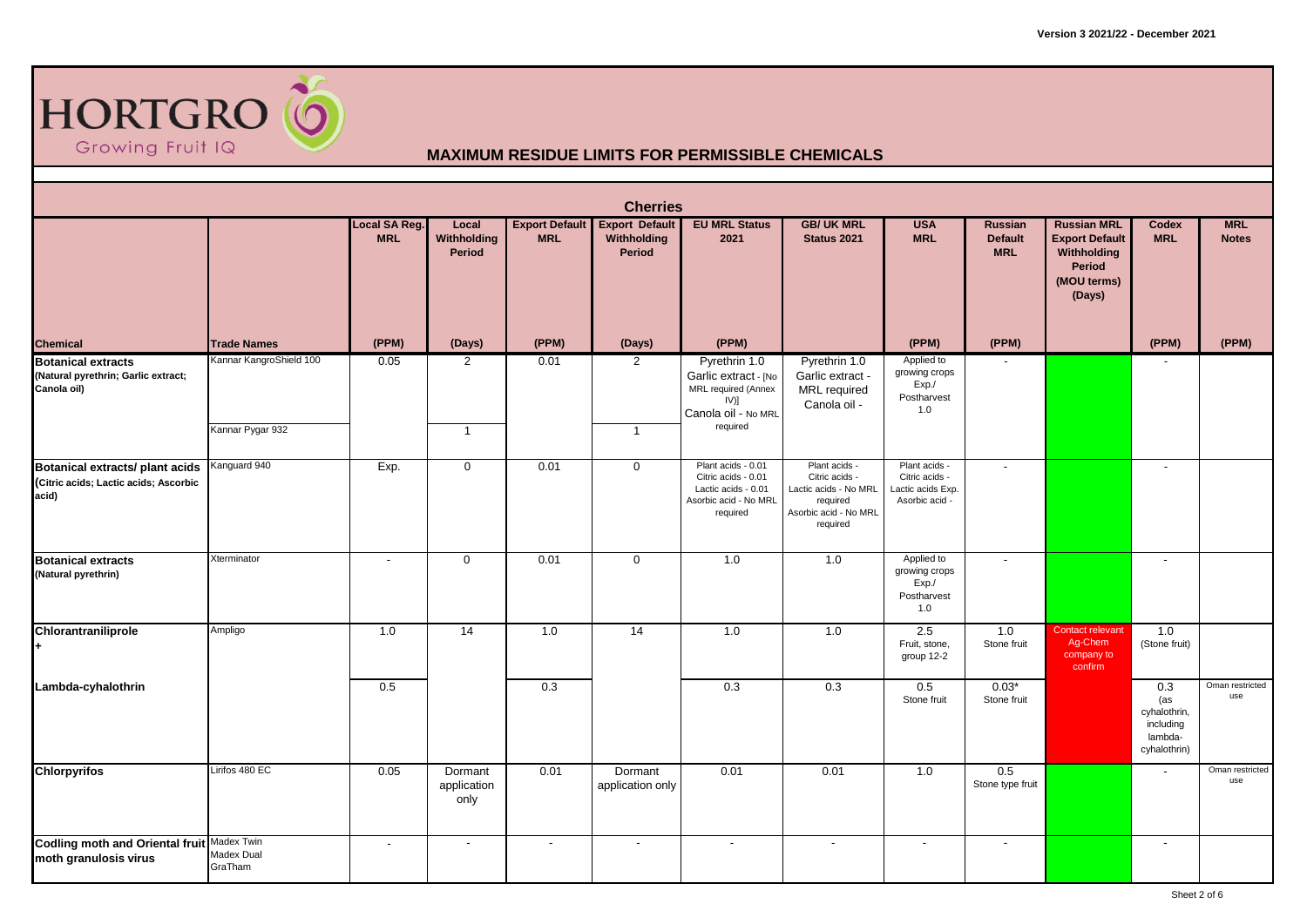

|                                                                                    | <b>Cherries</b>                                                                                                    |                             |                                                          |             |                                                               |                              |                                  |                          |                                         |                                                                                               |                            |                                                                                                    |  |  |
|------------------------------------------------------------------------------------|--------------------------------------------------------------------------------------------------------------------|-----------------------------|----------------------------------------------------------|-------------|---------------------------------------------------------------|------------------------------|----------------------------------|--------------------------|-----------------------------------------|-----------------------------------------------------------------------------------------------|----------------------------|----------------------------------------------------------------------------------------------------|--|--|
|                                                                                    |                                                                                                                    | Local SA Reg.<br><b>MRL</b> | Local<br>Withholding<br>Period                           | <b>MRL</b>  | <b>Export Default Export Default</b><br>Withholding<br>Period | <b>EU MRL Status</b><br>2021 | <b>GB/ UK MRL</b><br>Status 2021 | <b>USA</b><br><b>MRL</b> | Russian<br><b>Default</b><br><b>MRL</b> | <b>Russian MRL</b><br><b>Export Default</b><br>Withholding<br>Period<br>(MOU terms)<br>(Days) | <b>Codex</b><br><b>MRL</b> | <b>MRL</b><br><b>Notes</b>                                                                         |  |  |
| <b>Chemical</b>                                                                    | <b>Trade Names</b>                                                                                                 | (PPM)                       | (Days)                                                   | (PPM)       | (Days)                                                        | (PPM)                        |                                  | (PPM)                    | (PPM)                                   |                                                                                               | (PPM)                      | (PPM)                                                                                              |  |  |
| Copper (Cu) Oxychloride<br>and other Cu salts including<br><b>Cupric hydroxide</b> | Copper Oxychloride WP<br>Nordox 86%WG<br>Coprox WP<br>Coprox Super<br>Farmag Copper Oxychloride<br>Farmag Cu Super | 20                          | 14                                                       | $5.0\,$     | Not later than bud<br>swell                                   | 5.0                          | 5.0                              | Exp.                     | 5.0<br>Stonefruit                       |                                                                                               | $\blacksquare$             | Hong Kong -<br>Malaysia Exp.<br>Mauritius -<br>Thailand -                                          |  |  |
| Cyanamide                                                                          | Dormex<br>Bloomer<br>Cymex<br>Cyan                                                                                 | $\overline{\phantom{a}}$    | Dormant<br>application only                              | $\leq 0.01$ | Dormant<br>application only                                   | 0.01                         | 0.01                             | $\overline{\phantom{a}}$ | $\overline{\phantom{a}}$                |                                                                                               | $\overline{\phantom{a}}$   | Oman prohibited<br>use                                                                             |  |  |
| Cyantraniliprole                                                                   | Exirel 100 SE                                                                                                      | 1.0                         | $\overline{7}$                                           | 1.0         | $\overline{7}$                                                | 6.0                          | 6.0                              | 6.0                      | $\sim$                                  |                                                                                               | 6.0                        | Hong Kong -                                                                                        |  |  |
| Cyprodinil                                                                         | Chorus<br>Journey 500 WG                                                                                           | 0.5                         | Contact<br>relevant Ag-<br>Chem<br>Company to<br>confirm | 0.5         | Contact relevant<br>Ag-Chem<br>Company to<br>confirm          | 2.0                          | 2.0                              | 2.0<br>Stone fruit       | 2.0<br>Stone fruit                      |                                                                                               | 2.0<br>(Stone fruit)       |                                                                                                    |  |  |
| <b>Dichlorvos</b>                                                                  | Dichlorvos EC<br>Desta 100 EC<br>Devipan 100 EC<br>Dichlorvos 1000 EC                                              | 0.1                         | $\overline{2}$                                           | 0.01        | 21                                                            | 0.01                         | 0.01                             | $\overline{\phantom{a}}$ | 0.05<br>Stonefruit                      |                                                                                               | $\overline{a}$             | Oman prohibited<br>use                                                                             |  |  |
| Didecyldimethylammonium<br>chloride                                                | Sporekill                                                                                                          | 0.1                         | 82<br>Not apply after<br>first fruit set                 | 0.1         | 82<br>Not apply after first<br>fruit set                      | 0.1                          | 0.1                              | $\blacksquare$           | $\overline{\phantom{a}}$                |                                                                                               | $\blacksquare$             | Hong Kong -<br>Iran -<br>Malaysia 0.01<br>Mauritius -<br>Saudi Arabia<br>Singapore -<br>Thailand - |  |  |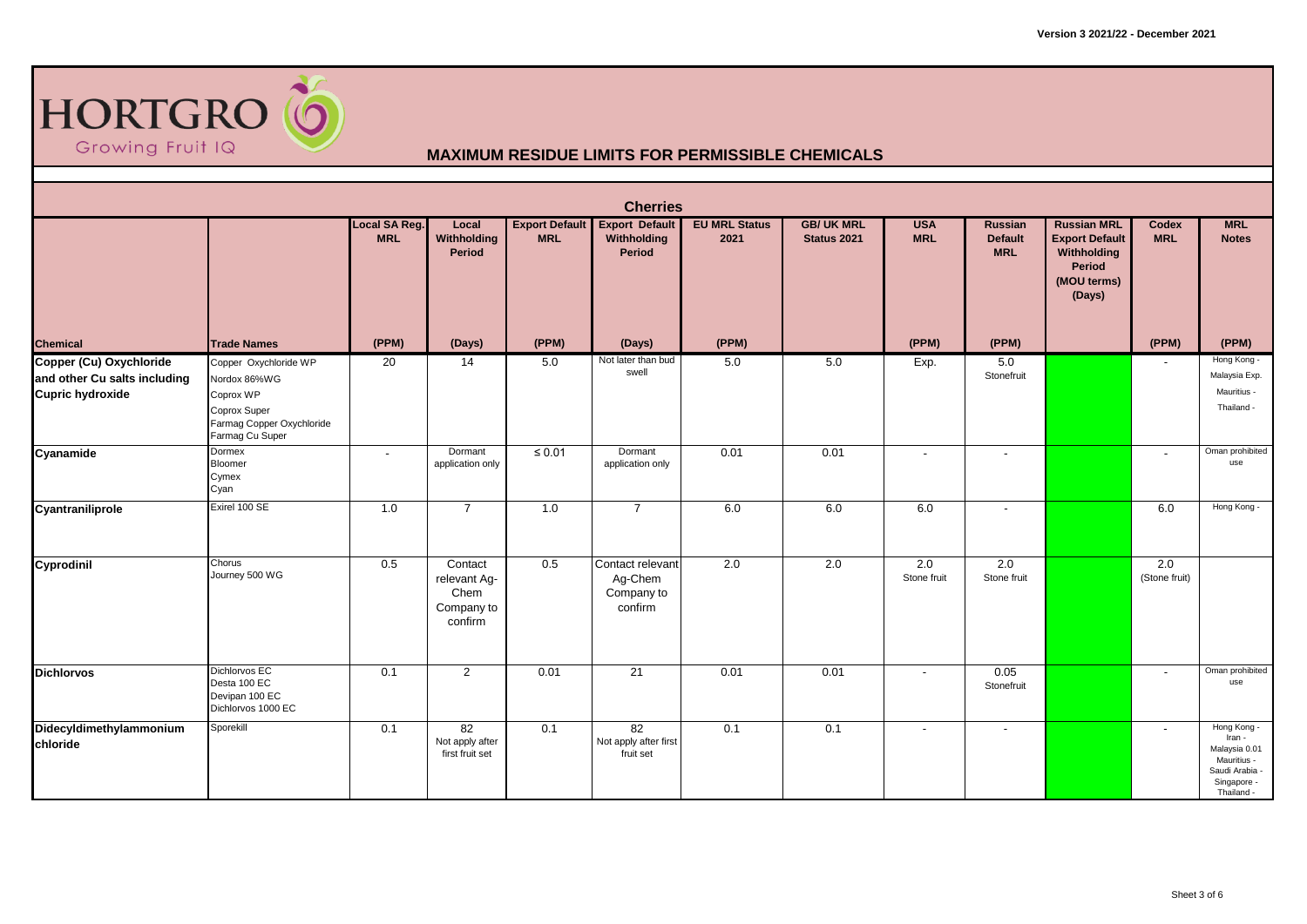

|                                           | <b>Cherries</b>                  |                             |                                                          |            |                                                               |                                                                                |                                         |                                   |                                                |                                                                                                      |                          |                                                |  |  |
|-------------------------------------------|----------------------------------|-----------------------------|----------------------------------------------------------|------------|---------------------------------------------------------------|--------------------------------------------------------------------------------|-----------------------------------------|-----------------------------------|------------------------------------------------|------------------------------------------------------------------------------------------------------|--------------------------|------------------------------------------------|--|--|
|                                           |                                  | Local SA Reg.<br><b>MRL</b> | Local<br>Withholding<br>Period                           | <b>MRL</b> | <b>Export Default Export Default</b><br>Withholding<br>Period | <b>EU MRL Status</b><br>2021                                                   | <b>GB/ UK MRL</b><br><b>Status 2021</b> | <b>USA</b><br><b>MRL</b>          | <b>Russian</b><br><b>Default</b><br><b>MRL</b> | <b>Russian MRL</b><br><b>Export Default</b><br>Withholding<br><b>Period</b><br>(MOU terms)<br>(Days) | Codex<br><b>MRL</b>      | <b>MRL</b><br><b>Notes</b>                     |  |  |
| Chemical                                  | <b>Trade Names</b>               | (PPM)                       | (Days)                                                   | (PPM)      | (Days)                                                        | (PPM)                                                                          |                                         | (PPM)                             | (PPM)                                          |                                                                                                      | (PPM)                    | (PPM)                                          |  |  |
| <b>Emamectin benzoate</b>                 | Warlock 19.2 EC                  | 0.03                        | $\overline{7}$                                           | 0.01       | $\overline{21}$                                               | 0.01<br>(Unpublished Sante<br>12558/2019, proposed<br>new MRL 0.002)           | 0.01                                    | 0.09<br>Cherry subgroup<br>12-12A |                                                |                                                                                                      |                          |                                                |  |  |
| Ethephon                                  | Ethapon<br>Ethephon 480 SL       | $\overline{3.0}$            | Contact<br>relevant Ag-<br>Chem<br>company to<br>confirm | 3.0        | Contact relevant<br>Ag-Chem<br>company to<br>confirm          | 5.0                                                                            | 5.0                                     | 10.0                              | 10.0<br>Stone fruit                            | Contact relevant<br>Ag-Chem<br>company to<br>confirm                                                 | 5.0                      | Canada 2.0<br>(Tart Cherries)                  |  |  |
| <b>False codling moth</b><br>granulovirus | Cryptex                          | $\overline{\phantom{a}}$    |                                                          | $\sim$     | $\sim$                                                        | $\overline{\phantom{a}}$                                                       | $\blacksquare$                          | $\blacksquare$                    | $\overline{\phantom{a}}$                       |                                                                                                      | $\blacksquare$           |                                                |  |  |
| Fenazaquin                                | Vanity 200 SC<br>Superior 200 SC | 0.5                         | 42                                                       | 0.01       | Contact relevant<br>Ag-Chem<br>company to<br>confirm          | 0.3<br>EU MRL 0.01 from<br>27/01/2022 EU<br>Commission<br>Regulation 2021/1110 | 0.3                                     | 2.0<br>Stone fruit                | $\sim$                                         |                                                                                                      | 2.0                      | Canada (0.1)<br>Hong Kong -<br>Switzerland 0.2 |  |  |
| Fenpyroximate                             | Lesson 50 EC                     | 0.3                         | 21                                                       | 0.3        | 21                                                            | 2.0                                                                            | 2.0                                     | 2.0<br>Stone fruit                | $\sim$                                         |                                                                                                      | 2.0                      | Hong Kong -                                    |  |  |
| Fludioxonil                               | Scholar<br>Teacher 230 SC        | 5.0                         | $\mathbf{1}$                                             | 5.0        | $\mathbf{1}$                                                  | 5.0                                                                            | 5.0                                     | 5.0<br>Stone fruit                | 5.0<br>Stone type fruit                        |                                                                                                      | 5.0<br>(Stone fruit)     |                                                |  |  |
| Flupyradifurone                           | Sivanto <sup>®</sup> Prime       | 0.05                        | 35                                                       | 0.01       | 35                                                            | 0.01                                                                           | 0.01                                    | 1.5                               | $\overline{\phantom{a}}$                       |                                                                                                      | 2.0                      |                                                |  |  |
| <b>Furfural</b>                           | Crop Guard                       | 0.01                        | $\mathbf 0$                                              | ≤ $0.01$   | $\mathsf{O}\xspace$                                           | 1.0                                                                            | 1.0                                     | $\overline{\phantom{a}}$          | $\overline{\phantom{a}}$                       |                                                                                                      | $\overline{\phantom{a}}$ |                                                |  |  |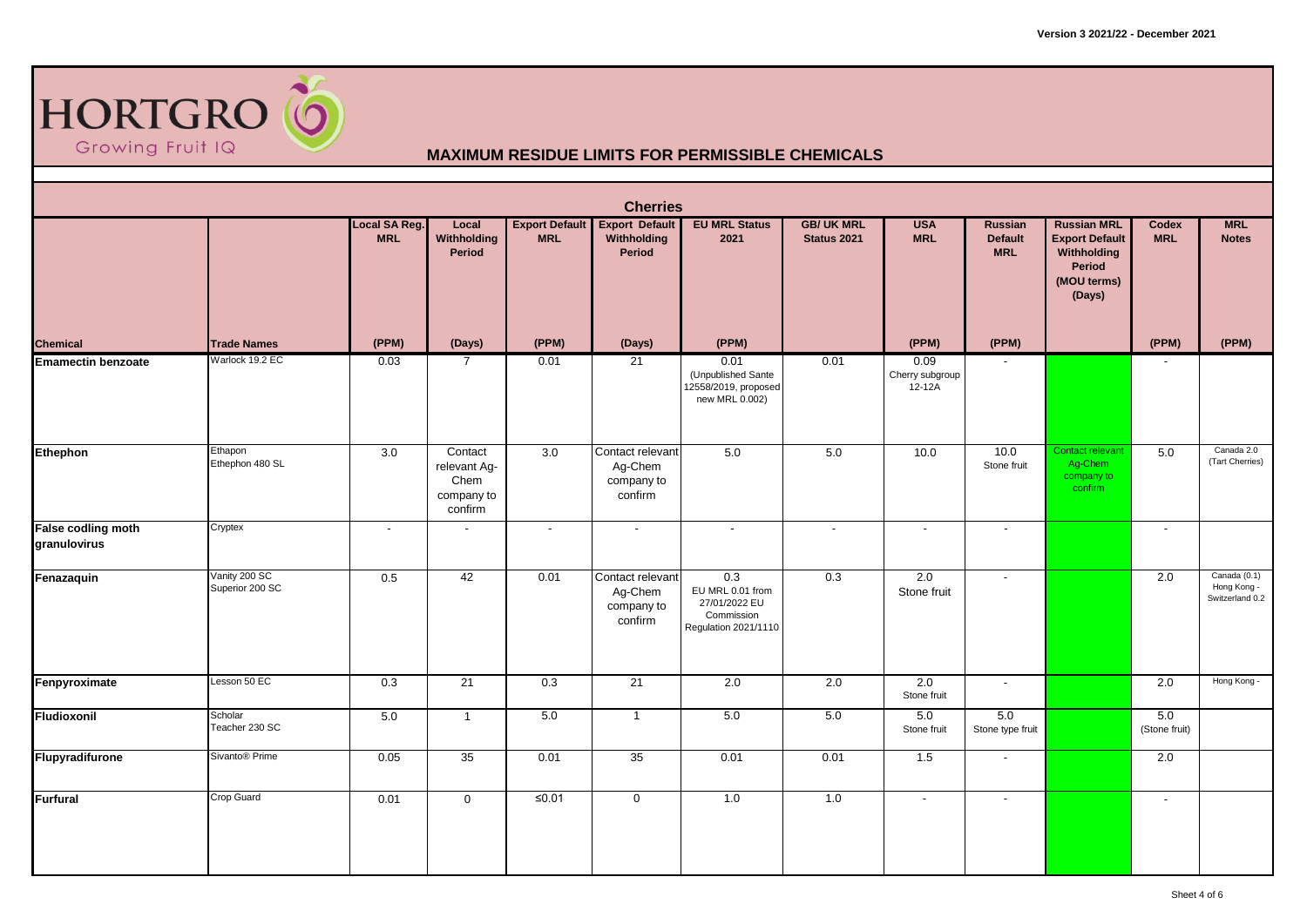

|                                       |                                   |                             |                                      |                          | <b>Cherries</b>                                                |                                        |                                  |                                       |                                                |                                                                                               |                                                                             |                                                                                                                                                         |
|---------------------------------------|-----------------------------------|-----------------------------|--------------------------------------|--------------------------|----------------------------------------------------------------|----------------------------------------|----------------------------------|---------------------------------------|------------------------------------------------|-----------------------------------------------------------------------------------------------|-----------------------------------------------------------------------------|---------------------------------------------------------------------------------------------------------------------------------------------------------|
|                                       |                                   | Local SA Reg.<br><b>MRL</b> | Local<br>Withholding<br>Period       | <b>MRL</b>               | <b>Export Default Export Default</b><br>Withholding<br>Period  | <b>EU MRL Status</b><br>2021           | <b>GB/ UK MRL</b><br>Status 2021 | <b>USA</b><br><b>MRL</b>              | <b>Russian</b><br><b>Default</b><br><b>MRL</b> | <b>Russian MRL</b><br><b>Export Default</b><br>Withholding<br>Period<br>(MOU terms)<br>(Days) | Codex<br><b>MRL</b>                                                         | <b>MRL</b><br><b>Notes</b>                                                                                                                              |
| <b>Chemical</b><br>Lambda-cyhalothrin | <b>Trade Names</b><br>Lamdex 5 EC | (PPM)<br>0.5                | (Days)<br>14                         | (PPM)<br>0.3             | (Days)<br>Contact relevant<br>Ag-Chem<br>Company to<br>confirm | (PPM)<br>0.3                           | 0.3                              | (PPM)<br>0.5<br>Stone fruit           | (PPM)<br>0.03<br>Stonefruit                    | <b>Contact relevant</b><br>Ag-Chem<br>Company to<br>confirm                                   | (PPM)<br>0.3<br>(as<br>cyhalothrin,<br>including<br>lambda-<br>cyhalothrin) | (PPM)<br>Oman restricted<br>use                                                                                                                         |
| Mefenoxam (Metalaxyl)                 | Ridomil Gold                      | 1.0                         | Use on non-<br>bearing trees<br>only | 0.01                     | Use on non-<br>bearing trees<br>only                           | 0.01<br>(Stone fruit, as<br>Metalaxyl) | 0.01                             | 1.0<br>(Stone fruit, as<br>Metalaxyl) | $\sim$                                         | <b>Contact relevant</b><br>Ag-Chem<br>Company to<br>confirm                                   | $\sim$                                                                      |                                                                                                                                                         |
| Metarhizium anisopliae ICIPE<br>69    | Real Metarhizium                  | $\overline{\phantom{a}}$    | $\mathbf 0$                          | $\overline{\phantom{a}}$ | $\mathbf 0$                                                    | $\sim$                                 | $\overline{\phantom{a}}$         | Exp.                                  | $\sim$                                         |                                                                                               | $\sim$                                                                      |                                                                                                                                                         |
| <b>Methidathion</b>                   | Suprathion 420 EC                 | 0.2                         | EC-Dormant<br>application only       | 0.02                     | 28<br>EC-Dormant<br>application only                           | 0.02                                   | 0.02                             | $\blacksquare$                        | $\overline{0.2}$<br>Fruit stone type           |                                                                                               | 0.2                                                                         | Iran Banned<br>Oman prohibited<br>use                                                                                                                   |
| Methoxyfenozide                       | Marksman 240 SC                   | 2.0                         | $\overline{7}$                       | 2.0                      | $\overline{7}$                                                 | 2.0                                    | 2.0                              | 3.0                                   | $\sim$                                         |                                                                                               | 2.0<br>(Stone fruit)                                                        |                                                                                                                                                         |
| Pirimicarb                            | Aphox<br>Piritek                  | 5.0                         | 21                                   | 5.0                      | $\overline{21}$                                                | 5.0                                    | 5.0                              | $\blacksquare$                        | 5.0<br>Stone fruit type                        |                                                                                               | 3.0<br>(Stone fruit)                                                        | Canada (0.1)<br>Hong Kong 3.0<br>Iran $3.0$<br>[Malaysia 3.0]<br>[Mauritius 3.0]<br>[Oman 3.0]<br>Saudi Arabia 3.0<br>[Singapore 3.0]<br>[Thailand 3.0] |
| Prochloraz                            | Chronos 450 SC                    | 0.1                         | Do not apply<br>after blossom        | 0.03                     | Contact relevant<br>Ag-Chem<br>Company to<br>confirm           | 0.03                                   | 0.03                             | $\overline{\phantom{a}}$              | $\sim$                                         | <b>Contact relevant</b><br>Ag-Chem<br>Company to<br>confirm                                   | $\sim$                                                                      | Hong Kong -<br>Iran -<br>Malaysia (0.01)<br>Mauritius -<br>Saudi Arabia<br>Thailand -                                                                   |